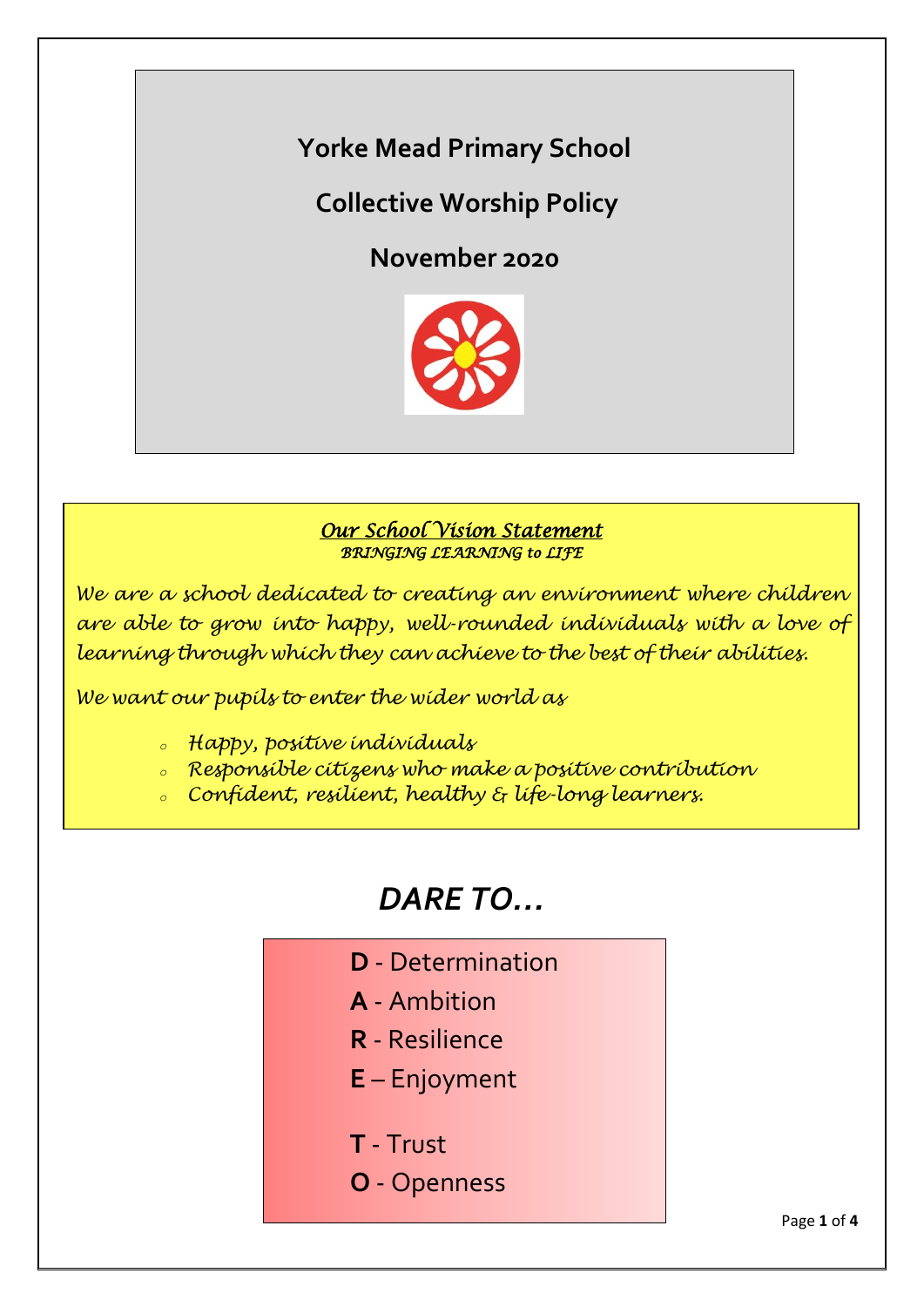# **Values and aims**

We believe at this school that collective worship both supports and strengthens what we aim to do in every aspect of school life. Our caring ethos and the value which we place on the development of the whole child; spiritually, morally, socially, culturally and intellectually, is reflected in our worship. We value this special time in the school day for the space it gives children to develop a reflective approach to life and the ability to express their reflections in traditionally religious ways or any other appropriate manner.

Through our collective worship we aim to provide a caring and supporting environment for children to:

- Become increasingly aware of themselves as individuals and groups within the school and wider community
- Grow in understanding of the feelings of the other people in everyday situations and beliefs
- □ Explore the language which people use to express their feelings
- □ Deepen their sense of wonder about the world around them
- Grow in confidence when making a presentation to the group or whole school
- $\Box$  Respond freely to religious and/or spiritual stimulus
- Acknowledge diversity and affirm each person's life stance, whether it be religious or not

Worship both reflects and nurtures the ethos of the whole school. It encompasses all aspects of school life and all areas of the curriculum so that every member of staff and every pupil may feel involved. In particular school worship here develops the feeling of belonging to a community which is essential for personal development and spiritual growth.

### **Objectives**

We see school worship as an educational opportunity with clear objectives. We use this time to encourage pupils to:

- Show interest in, and a concern for, members of the school community
- Celebrate special occasions together
- Show concern for the daily happenings in school life, the local community, the wider world
- Share appreciation of worthwhile projects undertaken by groups within the school
- Explore and review the variety of values, attitudes, standards, manifested in religions and society
- Reflect upon dimensions of human life the wonderful, beautiful, joyful, heroic, humorous, tragic, sorrowful, solemn....;
- Reflect on the way in which humankind has expressed the deepest spiritual feelings, through the creative and expressive arts, scientific discovery, religious practice, service to God and other people.

#### **Collective worship**

Collective worship involves all members of the school community coming together and participating in an assembly.

In line with the 1989 Reform Act, which states that collective worship should be wholly, or mainly of a broadly Christian character, we base our assemblies on the moral values of the Christian faith. We also respect the individual faiths and beliefs of all members of the school including those who do not have a faith.

We also hold assemblies that reflect other religious traditions that are represented in the school and wider community. Due to the current situation with COVID 19 and social distancing in schools we currently cannot gather in large groups to hold our assemblies. These still take place in smaller groups within the 'bubbles'. When it is safe to gather in larger groups the school will resume their assembly routines, prior to this alternative arrangements will be put in place.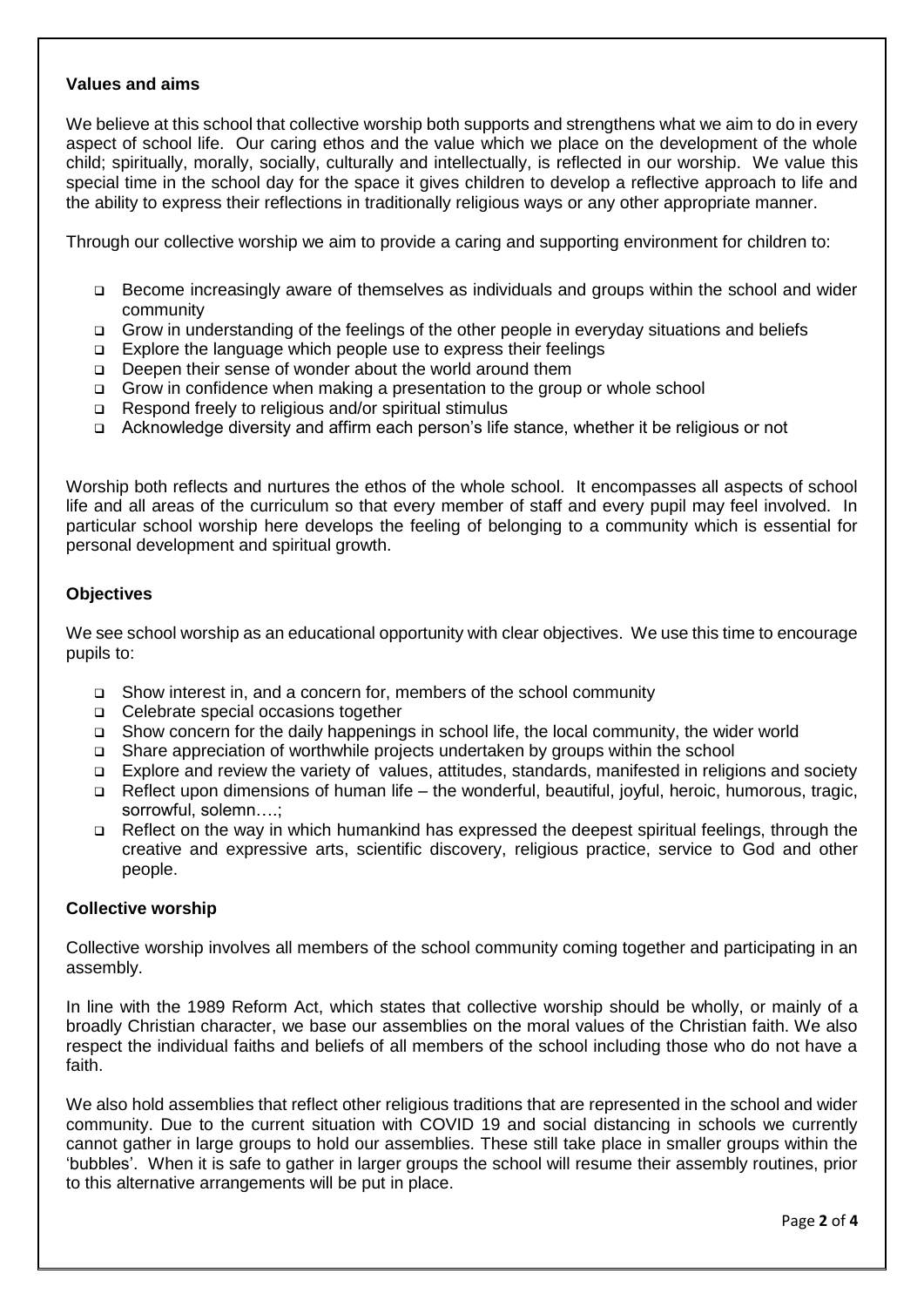It is a legal requirement that all registered school age pupils take part in an act of worship each day. These acts of worship must be "wholly or mainly of a broadly Christian Character" for the majority of the time. They must also be "appropriate, having regard to the ages, aptitudes and family backgrounds of the pupils". Teachers currently support this within their classrooms due to COVID 19.

Families who send their children to this school are in the main 'nominally' Christian, but we do have some children from practising Christian families. In addition there are an increasing number of children who are from religions other than Christianity and some from non-religious backgrounds. We recognise that in asking our children to worship we have to consider the background that our children come from and it is therefore not the practice of this school to preach to or convert the children. The faith background of both the staff and the child's family is respected at all times.

The head teacher is responsible (under the School Standards and Framework Act 1998) for arranging the daily collective worship after consulting with the governing body. Parents of a pupil at a community, foundation or voluntary school have a right to withdraw their children from collective worship. If a parent asks for their child to be wholly or partly excused from attending collective worship at the school the school must comply unless the request is withdrawn. Any parent who wishes to exercise this right should consult the Headteacher. Teachers may also withdraw from worship.

# **Some definitions**

# Collective worship

Worship from within a faith tradition has a very specific definition. A school community is not a worshipping community and the law recognises this by requiring "collective" not "corporate" worship. Broadly, worship in school is more appropriately referred to as worth-ship. This might encompass what is offered in a spirit of admiration, celebration and respect to God and/or people of excellence, worthy of honour and by extension to concepts, principles and conduct which are worth of celebration as examples of the highest achievements of the human spirit.

Worship defined in this way draws on literature, music, art, drama and other sources of inspiration and reflection for pupils and staff whose religious and cultural backgrounds are of any faith or none. In this way collective worship is inclusive not exclusive.

# **Worship of a broadly Christian character**

The majority of acts of worship must be of a "broadly Christian character", and those that are must reflect the broad traditions of Christian belief without being denominational. Paragraphs 60-63 of the DFE Circular 1/94 asks schools to define this as according a special status to Jesus Christ.

If we are to be inclusive in our worship in this school, taking the family backgrounds of the children into consideration, then, when according a special status to Jesus Christ, all pupils, whatever their beliefs, need to be respected. It is therefore appropriate in this school to tell stories of the life of Jesus, but inappropriate for all children to be required to address Him in prayer.

Many of the characteristics of Christianity are shared by all the faiths. It is important to concentrate on these as well as those specific to Christianity.

# **Organisation of collective worship**

We hold a daily act of collective worship. Prior to the COVID 19 situation the daily act of collective worship formed part of each morning assembly. Due to COVID 19 any assemblies are held within year group bubbles. On days when there is no gathering, class teachers will undertake this process. Assemblies will